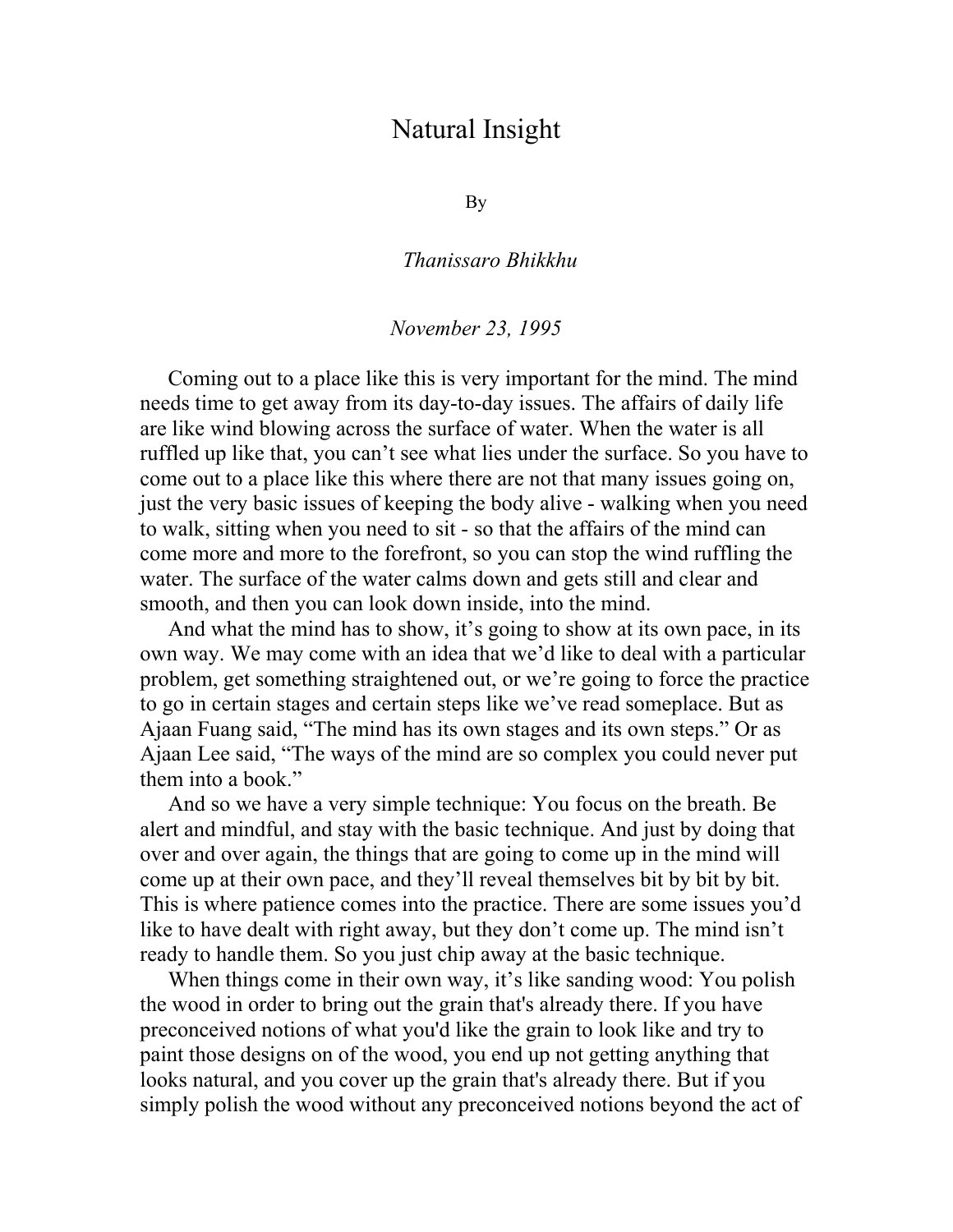polishing, you get the natural grain of the wood to come out. And the same with meditation: In the process of keeping the mind with the breath you learn a lot of important things about the body and mind, some of which you didn't expect.

This is why we always have to be open to whatever comes up in the course of the meditation - whatever insights, whatever realizations, whatever issues arise - because a lot of times the things that come up are more valuable than what you thought you were looking for. If you're too busy looking for something else, you won't see what's actually there. So meditation is a training in learning to be very patient with the mind, and to be open with it and see - as you subject the mind to the training - what traits what characteristics it shows to you. And you've got the basic technique to deal with whatever comes up.

We were talking last night about the different ways of bringing your mind back to the breath, back to the present, and there are a lot of important lessons right there in that process of bringing the mind back. A lot of times we get frustrated with it: "When is this problem going to stop?" Well, it's a very important issue. We've got to learn how to master bringing the mind back, because in doing that you learn an awful lot about the mind, a lot of unexpected things about how the mind slips off the breath, how it avoids certain issues, how it cooks up other issues to get in the way of seeing things it just doesn't want to see. And in the simple process of bringing the mind back, trying to be mindful, trying to be alert, you catch sight of things you didn't see before, that used to be in the blind spots, but now you begin to catch out of the corner of your eye as you keep at this very simple process.

As the Buddha said, learning how to deal with the process of distraction can take you all the way to arahantship, when you've really mastered it, when you're really good at it. This is a lot of what the Buddha's teachings are like: just very simple techniques, very simple things to do with the mind, and the unexpected realizations that come up in the course of doing the technique.

This is one of the reasons why you can't map out the ways of the mind. At the same time, though, you can't think that simply following the instructions in the meditation is going to be enough. You've got to be as observant as possible, all-around. That's why we say sometimes, "You've got to play with the meditation." You have to have a sense of experimentation, because often times the things you catch out of the corner of your eye as you're working with a technique: Those are the important realizations. Those are the things that make a real difference.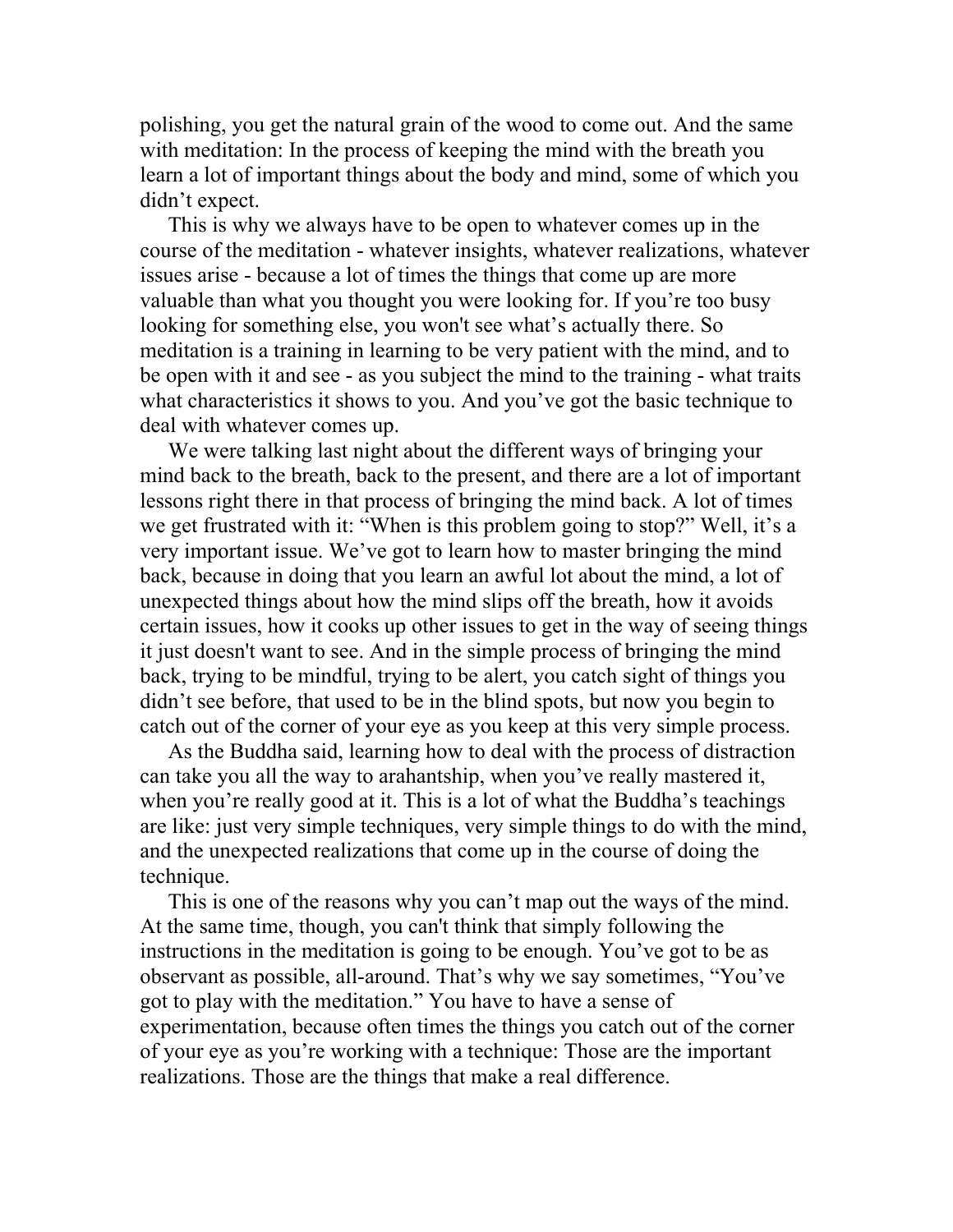So when you sit down and meditate - even though you've seen the steps of the path laid out, you may have a general idea of what it's all about and where it's going – still, you've got to put that knowledge aside. We're here training the mind, and yet the mind is both trainer and trainee. The map is for the trainer side of the mind, just so you know where you're headed, where you're going, but when the mind itself is being trained you have to put the map aside and just see what's right there in the present as it comes up. And in the course of dealing with the practice a lot of unexpected things do come up, and you have to be ready for them, notice them as they come.

So stick with your basic technique, but keep your range of vision broad. And don't try to define things too heavily in advance. The purpose of the meditation to become more and more familiar with the ways of the mind, and the kind of knowledge that comes with familiarity goes very deep but it comes in little increments. It's like getting to know a person. You can't just walk up to someone and smile and shake hands and become friends. You can be friendly at the beginning, but actually becoming friends takes time – to get to know the person's strengths and weaknesses, sense of humor, the things you can trust him on, the things you can't trust him on. All these forms of knowledge come in a very indirect way. When unexpected events arise and you begin to see that person in a different light--how he behaves in an emergency, how he behaves when you're in trouble: This is how you get to know the other person. It takes time.

The same with the mind. You focus on the basic technique of keeping with the breath, and eventually you stumble over some really important veins in the mind. They may be veins of gold, veins of diamond, or an old layer of garbage that got laid down sometime in the past. But the basic technique is just being here, being observant, watching what happens, and the things will come out layer by layer by layer as they were laid down.

So when you meditate you can't sit down and say, "Okay, this particular session I'm going to understand this or I'm going to attain that. I'm going to understand dependent co-arising. I'm going to understand my childhood hang-ups." That doesn't get you anywhere. Just tell yourself, "For this breath I'm going to be right here. I'm going to be mindful. I'm going to try to settle down with the breath as much as I can."

 There are parts of the meditation you can will, which is why the Buddha talks about them. For example, the type of awareness you have: You can will to be aware of the whole body as you breathe in; you can will to be aware of the whole body as you breathe out. You can will to let the breath grow calm. You can will to focus your attention on pleasure or rapture or wherever you want to focus it in regard to the breath. Those are things you can will.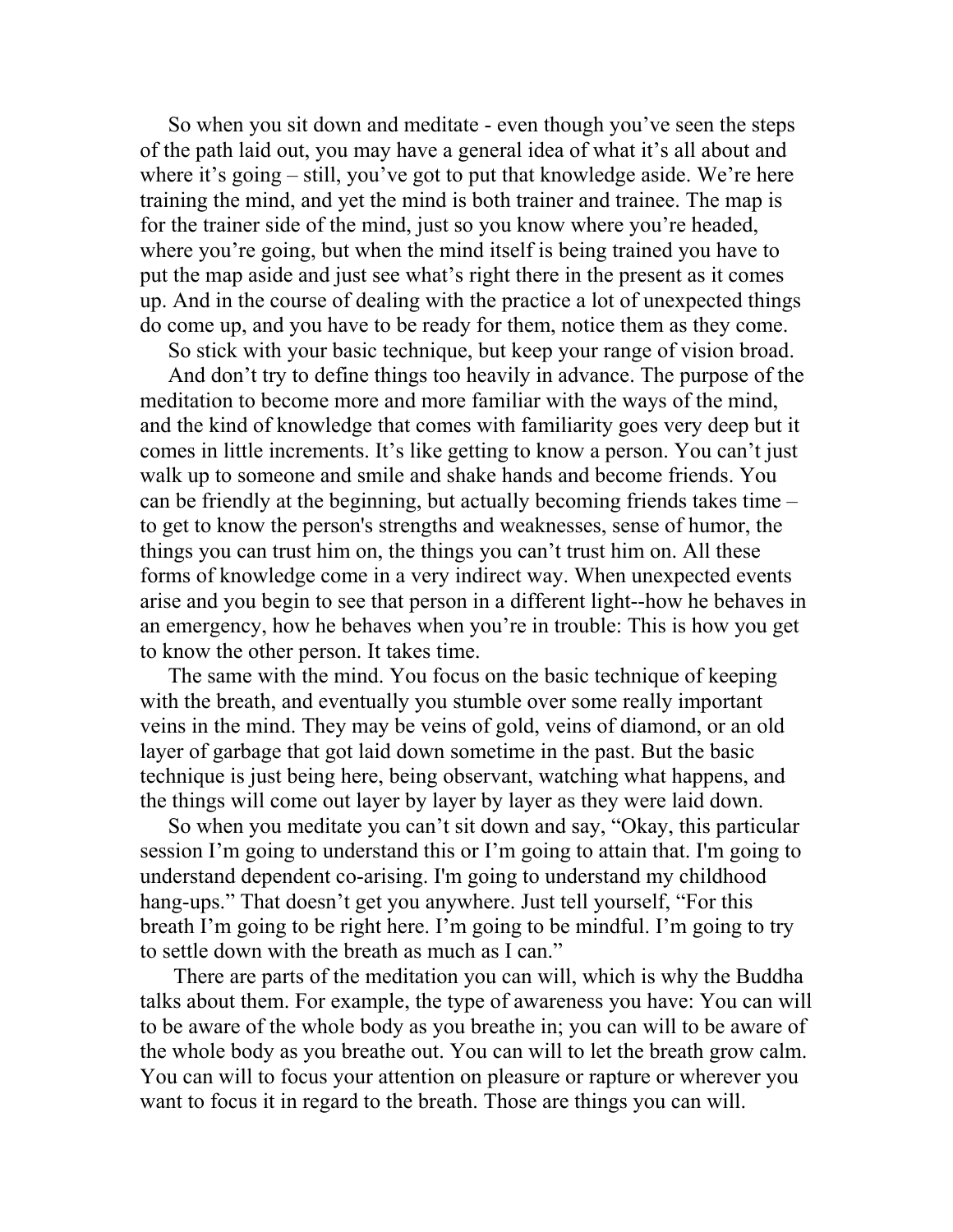That's the difference between concentration and insight. Concentration is a matter of using your will. It's fabricated, as the Buddha says. But insight is something you can't will. Even though you tell yourself "I'm going to be very carefully noting this and noting that," that's a very precise form of concentration. It's not *vipassana*; it's not insight.

The insight is the understanding that comes when you suddenly see things right in front of you, and many times it's not what you were told you were going to see. And the real test is if the understanding or the vision you have brings the mind to peace. Yet even if it is true insight, you have to let it go when it's done its work and just go back to the technique. If it's something that really makes a big difference in the mind, it can't help but make a difference in the mind. You don't have to memorize it, you don't have to jot it down, or try to make yourself see things in that light from then on in. That's a false kind of insight, in which your perceptions cover up the possibility of any new insights arising right after them.

So whatever comes up in the practice, you take note of it and let it pass. If it's important, it'll shift the ground under your feet. If it's not, then why bother with it? Just let it go. Your one job is to stick with the basic steps of the practice.

This is why the Buddha's meditation instructions are so very simple. He focuses on how you breathe, where you focus your attention, what range of awareness you develop. That's pretty much all the instruction he gives. He gives you some warning about some of the issues that will come up and how you should contemplate them. If anything comes up, you contemplate it as being impermanent, as being stressful. Sometimes some very delightful, exquisite sensations come up. And you've got to stay with them until you see where even that sensation is stressful, even that can be a burden, and you can let it go.

If particular problems come up-- things like lust and anger and delusion; sleepiness, restlessness and anxiety, uncertainty --the Buddha has particular techniques for dealing with them. But then he has you get back to the breath when the issue has passed, for this is your home base.

The breath, he said, is the most refreshing form of meditation. He compared it to the first clouds, the first rain storm of the rainy season. If you've ever been in India or in Asia during the hot season, you know what it's like when the first rains come. There's been dust in the air for months and months, along with the oppressiveness of the heat, and all of a sudden the rain comes and cools everything off. The air is suddenly clear like it hasn't been for months. That's the image he gives for breath meditation.